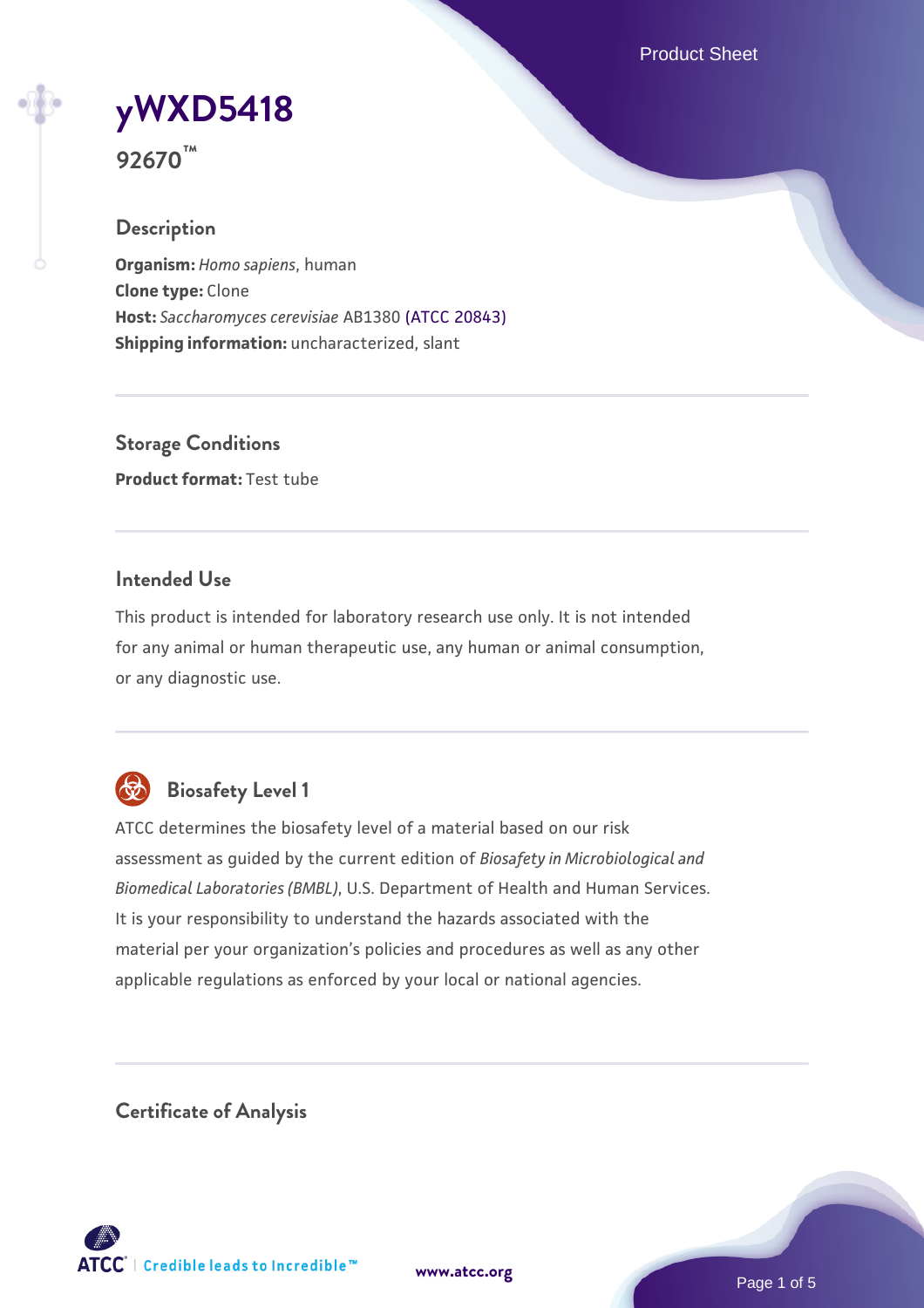## **[yWXD5418](https://www.atcc.org/products/92670)** Product Sheet **92670**

For batch-specific test results, refer to the applicable certificate of analysis that can be found at www.atcc.org.

## **Insert Information**

**Type of DNA:** genomic **Genome:** Homo sapiens **Chromosome:** X X pter-q27.3 **Gene name:** DNA Segment, single copy **Gene product:** DNA Segment, single copy [DXS4369] **Gene symbol:** DXS4369 **Contains complete coding sequence:** Unknown **Insert end:** EcoRI

## **Vector Information**

**Construct size (kb):** 260.0 **Intact vector size:** 11.454 **Vector name:** pYAC4 **Type of vector:** YAC **Host range:** *Saccharomyces cerevisiae*; *Escherichia coli* **Vector information:** other: telomere, 3548-4235 other: telomere, 6012-6699 Cross references: DNA Seq. Acc.: U01086 **Cloning sites:** EcoRI **Markers:** SUP4; HIS3; ampR; URA3; TRP1 **Replicon:** pMB1, 7186-7186; ARS1, 9632-10376

# **Growth Conditions**

**Medium:** 



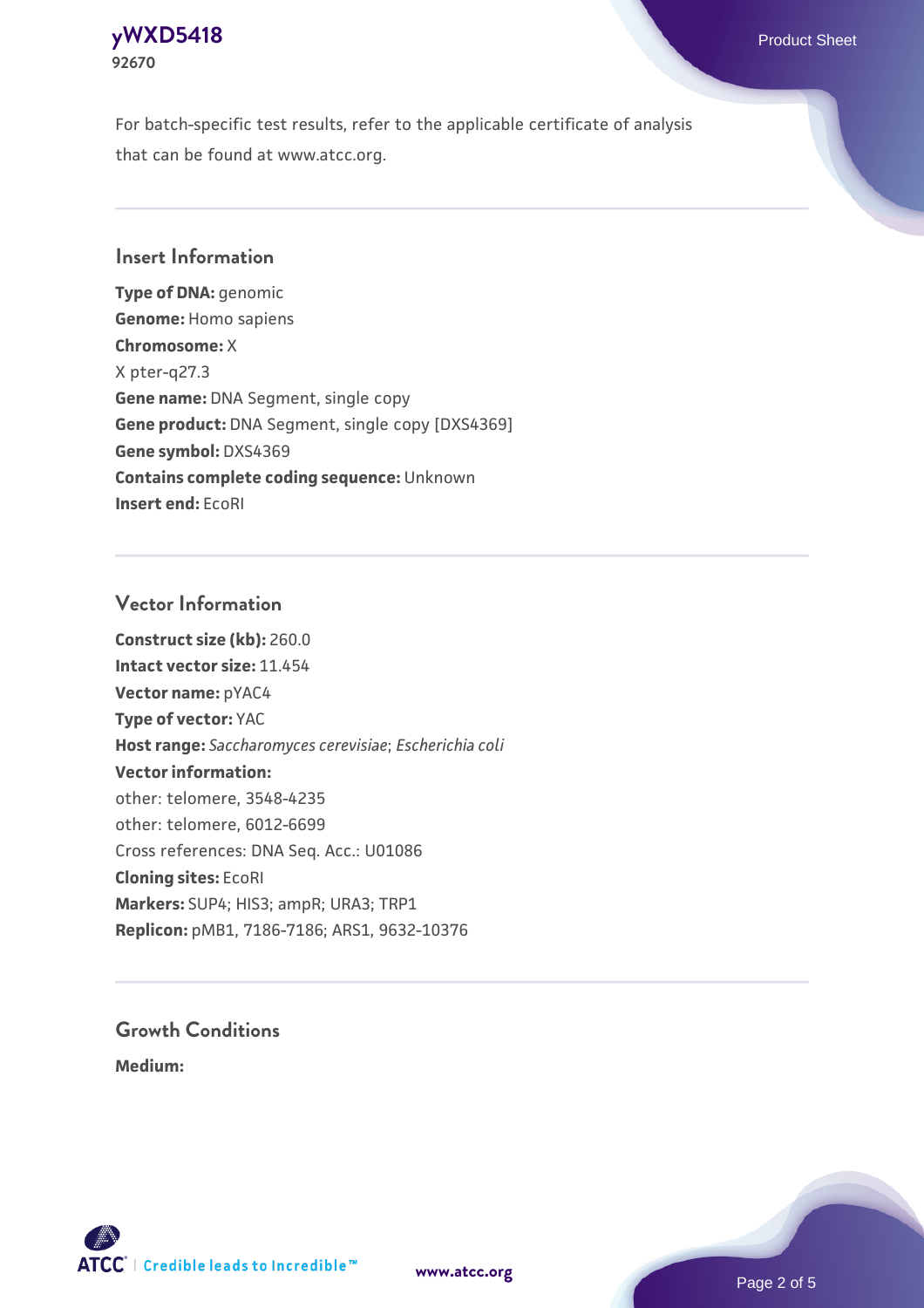#### **[yWXD5418](https://www.atcc.org/products/92670)** Product Sheet **92670**

[ATCC Medium 1245: YEPD](https://www.atcc.org/-/media/product-assets/documents/microbial-media-formulations/1/2/4/5/atcc-medium-1245.pdf?rev=705ca55d1b6f490a808a965d5c072196) **Temperature:** 30°C

#### **Notes**

More information may be available from ATCC (http://www.atcc.org or 703- 365-2620).

## **Material Citation**

If use of this material results in a scientific publication, please cite the material in the following manner: yWXD5418 (ATCC 92670)

## **References**

References and other information relating to this material are available at www.atcc.org.

## **Warranty**

The product is provided 'AS IS' and the viability of ATCC® products is warranted for 30 days from the date of shipment, provided that the customer has stored and handled the product according to the information included on the product information sheet, website, and Certificate of Analysis. For living cultures, ATCC lists the media formulation and reagents that have been found to be effective for the product. While other unspecified media and reagents may also produce satisfactory results, a change in the ATCC and/or depositor-recommended protocols may affect the recovery, growth, and/or function of the product. If an alternative medium formulation or reagent is used, the ATCC warranty for viability is no longer



**[www.atcc.org](http://www.atcc.org)**

Page 3 of 5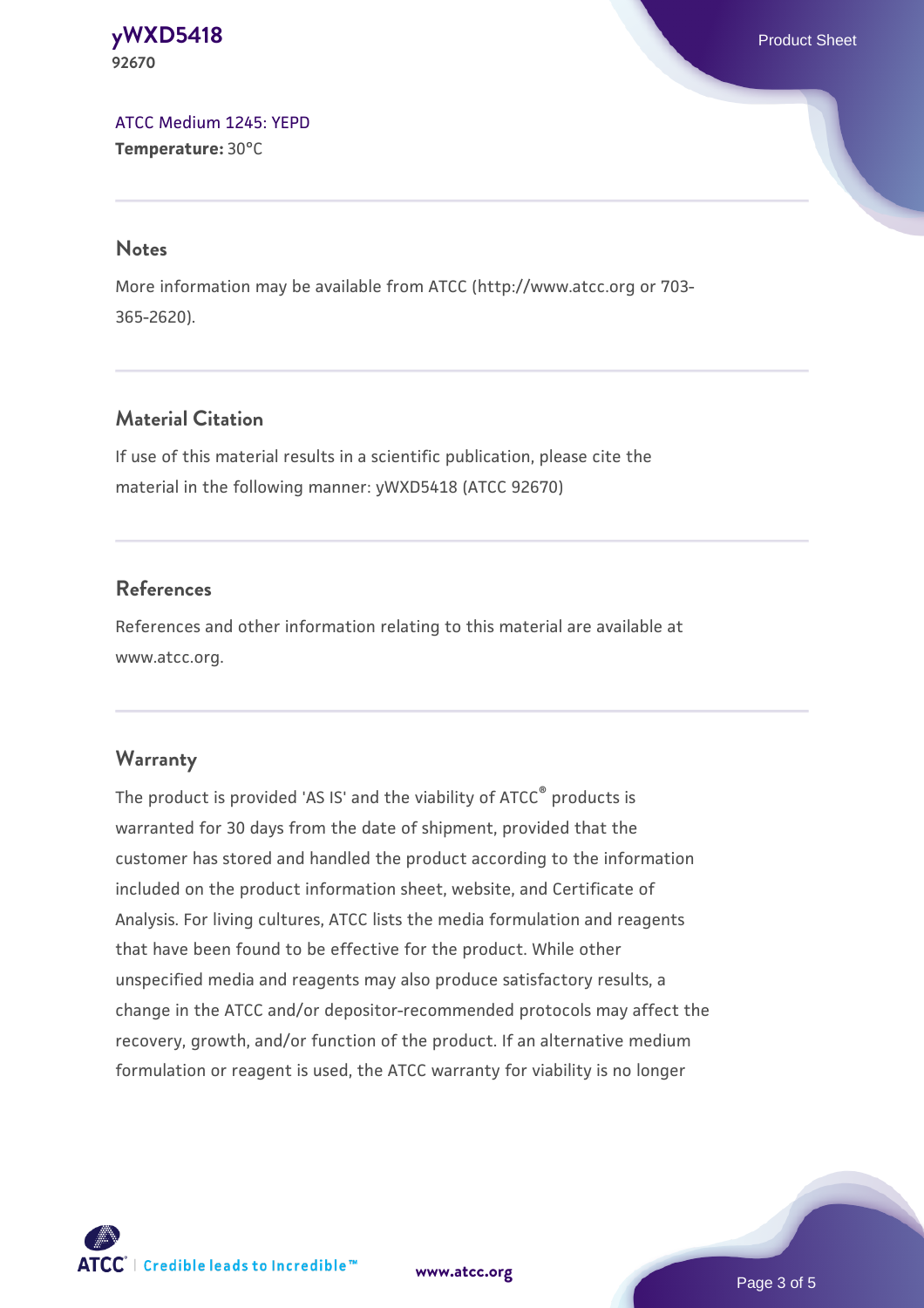**[yWXD5418](https://www.atcc.org/products/92670)** Product Sheet **92670**

valid. Except as expressly set forth herein, no other warranties of any kind are provided, express or implied, including, but not limited to, any implied warranties of merchantability, fitness for a particular purpose, manufacture according to cGMP standards, typicality, safety, accuracy, and/or noninfringement.

#### **Disclaimers**

This product is intended for laboratory research use only. It is not intended for any animal or human therapeutic use, any human or animal consumption, or any diagnostic use. Any proposed commercial use is prohibited without a license from ATCC.

While ATCC uses reasonable efforts to include accurate and up-to-date information on this product sheet, ATCC makes no warranties or representations as to its accuracy. Citations from scientific literature and patents are provided for informational purposes only. ATCC does not warrant that such information has been confirmed to be accurate or complete and the customer bears the sole responsibility of confirming the accuracy and completeness of any such information.

This product is sent on the condition that the customer is responsible for and assumes all risk and responsibility in connection with the receipt, handling, storage, disposal, and use of the ATCC product including without limitation taking all appropriate safety and handling precautions to minimize health or environmental risk. As a condition of receiving the material, the customer agrees that any activity undertaken with the ATCC product and any progeny or modifications will be conducted in compliance with all applicable laws, regulations, and guidelines. This product is provided 'AS IS' with no representations or warranties whatsoever except as expressly set forth herein and in no event shall ATCC, its parents, subsidiaries, directors, officers, agents, employees, assigns, successors, and affiliates be liable for indirect, special, incidental, or consequential damages of any kind in connection with or arising out of the customer's use of the product. While reasonable effort is made to ensure authenticity and reliability of materials on deposit, ATCC is not liable for damages arising from the misidentification or



**[www.atcc.org](http://www.atcc.org)**

Page 4 of 5